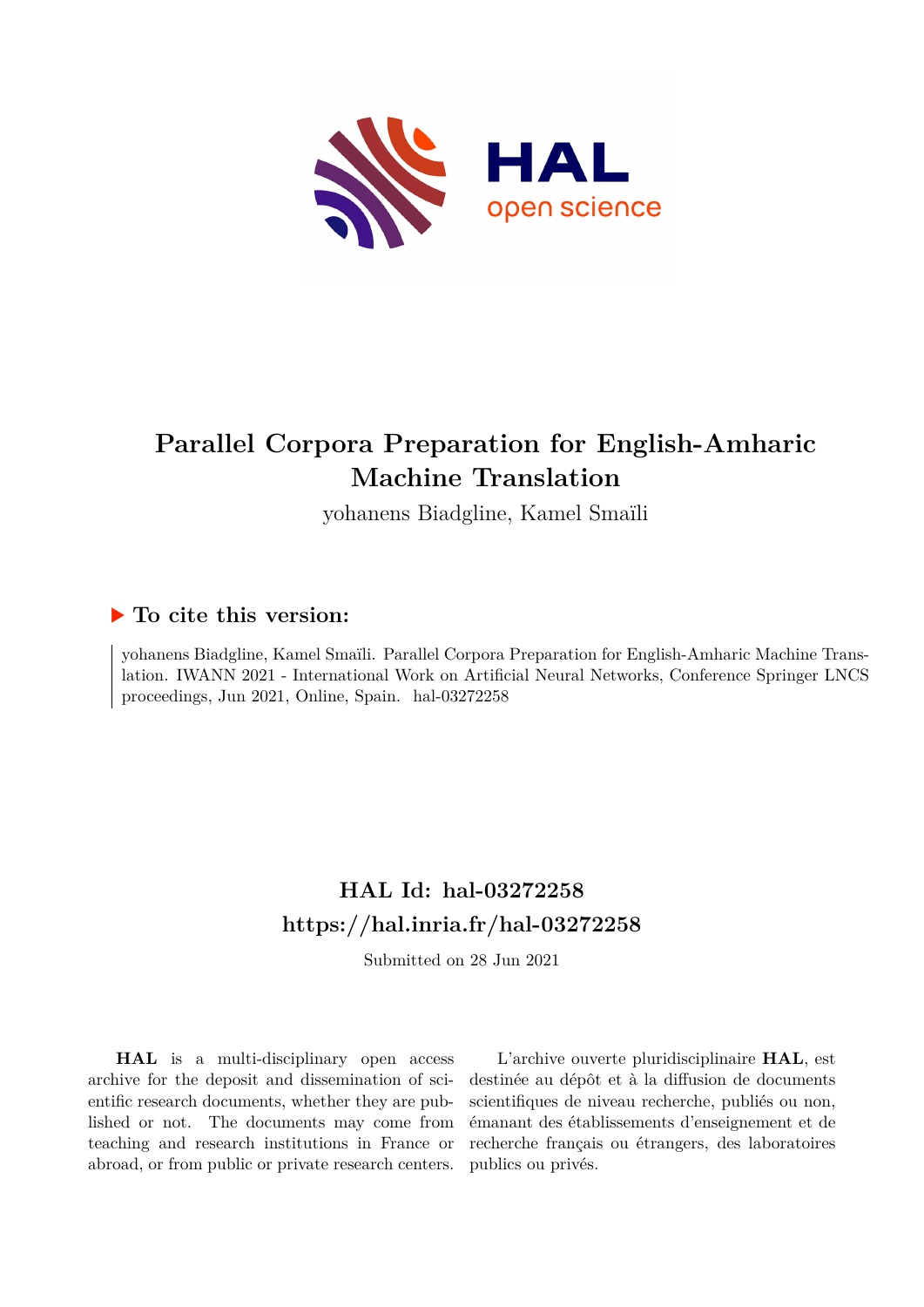## Parallel Corpora Preparation for English-Amharic Machine Translation?

Yohanens Biadgline<sup>[1]</sup> and Kamel Smail $i^{[2]}$ 

<sup>1</sup> Bahir Dar Institute of Technology, Bahir Dar, Ethiopia yohannesb2001@gmail.com <sup>2</sup> Loria - University of Lorraine, Nancy, France kamel.smaili@loria.fr

Abstract. In this paper, we describe the development of an English-Amharic parallel corpus and Machine Translation (MT) experiments conducted on it. Two different tests have been achieved. Statistical Machine Translation (SMT) and Neural Machine Translation (NMT) experiments. The performance using the bilingual evaluation understudy metric (BLEU) shows 26.47 and 32.44 respectively for SMT and NMT. The corpus was collected from the Internet using automatic and semi automatic techniques. The harvested corpus concerns domains coming from Religion, Law, and News. Finally, the corpus, we built is composed of 225,304 parallel sentences, it will be shared for free with the community. In our knowledge, this is the biggest parallel corpus so far concerning the Amharic language.

Keywords: Amharic language, Machine Translation · SMT · NMT · Parallel Corpus · BLEU.

## 1 Introduction

The field of machine translation (MT) is almost as old as the modern digital computer. Throughout these times it undergoes in many technological, algorithmic and methodological milestones [1]. Since its emerging time various approaches have been and being proposed by different researchers in the domain [2,3]. Lexicon (Dictionary) based MT- this strategy for translation depends on entries of a language dictionary. The word's comparable is utilized to build up the deciphered verse. The original of machine translation (late 1940s to 1960s) was altogether in light of machine-readable or electronic lexicons [4–6]. The rule based MT demands various kinds of linguistic resources such as morphological analyzer and synthesizer, syntactic parsers, semantic analyzers and so on [8, 9]. On the other hand, corpus based approaches (as the name implies) require parallel and monolingual corpora [8, 10].

<sup>?</sup> Supported by Bahir Dar Institute of Technology.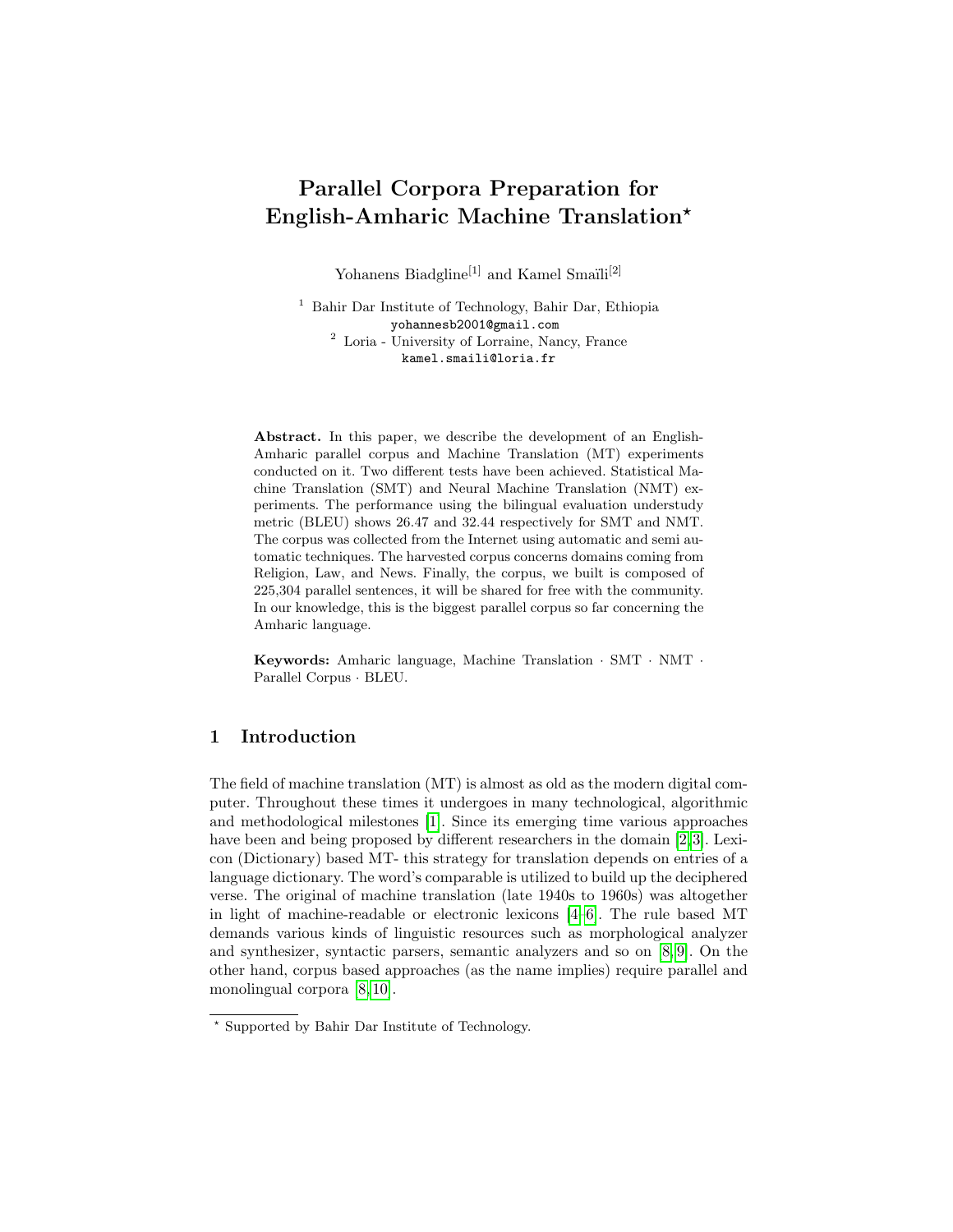### 1.1 Motivation

Obtaining accurate translations between two languages using a machine is an open problem. It is expected to be improved in translation accuracy, translation speed, inclusiveness of all languages of the world etc. That is why many researchers and organizations (for example Google, Yandex, Being, Facebook etc.) working hard to create a system that is robust and dependable. But most of the researches ignored the languages that are spoken by people who live in underdeveloped countries. Amharic is one these languages. Even if the performance of MT systems needs improvement; it has been broadly used in the translation sector as an assistant for professional human translators in developed countries. As indicated in [11] it's market share will reach \$983.3 million by 2022. So, the main motivation behind this proposal is to contribute our share for the advancement of robust MT system for English-Amharic language pairs and make Amharic one of the language in the market share.

#### 1.2 Machine Translation on English-Amharic Language Pairs

Globally, most of MT researches are done for the languages that are spoken by technologically advanced countries. As a result, a significant improvement has been observed towards development and use of MT systems for these languages. However, MT researches for languages like Amharic (which is considered under resourced) has started very recently. According to literature [8, 12–16] many of English-Amharic MT researches have been conducted using SMT which requires large bilingual corpus. However despite this efforts, still we don't have sufficient amount of digital data to train the SMT model. This shortage of digital data, affects the fluency of the translation model and hence the quality of the translation.

Even-tough Amharic is one of the under resourced languages its counterpart English is the most richest language in terms of data availability. Means, we can find a huge amount digital texts on different resources. In spite of this discrepancies there is a massive need of translation between these languages. News agencies, magazine producers, FM radios, schools, private translators of books, newspaper producers and governmental law announcement paper producers which prints its newspaper in English and Amharic versions are in need of translation on a daily basis. So, we need a MT system to make easy the delivery of courses taught in Ethiopian high schools and universities; to make translation faster and cost effective; to avoid biases in translation; especially, in political domain [14–16].

The major and basic resource required for SMT is a huge parallel corpora [17]. Unfortunately this is not the case for Amharic language. The collection and preparation of parallel corpora for this language is, therefore, an important endeavor to facilitate future MT research and development. We have, therefore, collected and prepared parallel corpora for English-Amharic Languages. This paper will describe an attempt that we have made to collect and prepare English-Amharic parallel corpora and the experiments conducted using the corpora.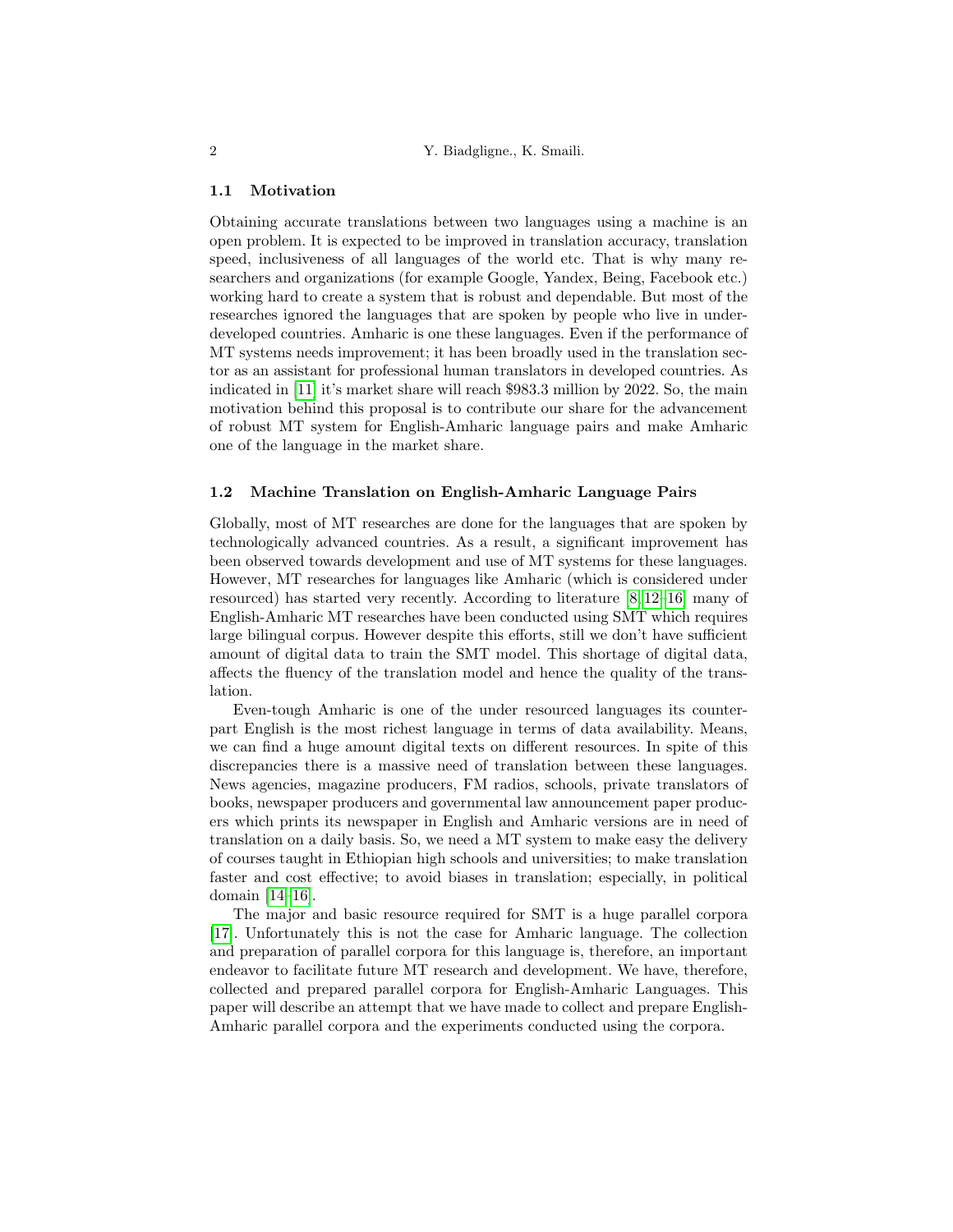#### 1.3 Nature of English-Amharic Language Pairs

Amharic Language Amharic is the second most-spoken Semitic language on the planet, next to Arabic. Of all the languages being spoken in Ethiopia, Amharic is the most widely spoken language. It is the official or working language of the states within the federal system. Moreover, it is used in governmental administration, public media and mass communication (television, radio, literature, entertainment, etc.), and national commerce. Figures change between scientists; notwithstanding, numerous vibe that it has around 57 million speakers. Outside Ethiopia, Amharic is the language of somewhere in the range of 4.7 million emigrants (mainly in Egypt, America, Israel, and Sweden). As of late the number of Amharic talking populace has expanded in Britain and other European nations significantly [18, 20].

Amharic ( $\mathbf{\hat{A}}^{\mathbf{\alpha}}$  $\mathbf{\hat{C}}^{\mathbf{\dot{C}}}$ ) arriginal is composed with its own script (a variant of the Ge'ez ( $\eta \lambda \eta / g \partial \psi$ ) script known as Fidel( $\lambda \xi \lambda / f \eta d \partial l$ ) a semi-syllabic framework (Depicted in Table 1). Amharic characters represent a consonant vowel (CV) sequence and the basic shape of each character is determined by the consonant, which is modified for the vowel. It has 33 primary characters, each representing a consonant and each having 7 varieties in form to demonstrate the vowel which takes after the consonant (Amharic vowels are depicted in Table 2). These 33 sets of 7 shapes are the "common characters"; yet close to them there are additionally various "diphthong characters", each representing a consonant and a following vowel with a /wu/ sound (or, in one case, a /yu/ sound) interposed between them. In composing, none of them is crucial in light of the fact that similar sounds can simply be spoken to by mixes of the customary characters, yet a large number of them are in common use and, in general, they can't be disregarded [14, 20]. Additionally, even if they are not used regularly, Amharic has its own numerals. These are depicted in Table 3 and Table 4.

Both Amharic and the related languages of Ethiopia are written and read from left to right, in contrast to the other Semitic languages like Arabic and Hebrew.

– Syntactic and morphological nature of the language Unlike English, Amharic is a morphological complex language. Amharic make use of the root and pattern system [14, 19, 20]. A root (which is called a radical) is a set of consonants which bears the basic meaning of the lexical item whereas a pattern is composed of a set of vowels inserted between the consonants of the root such as in Arabic. Such derivation process makes these languages morphological complex. A derivation process that deals with word-formation; such methods can create new words from existing ones, potentially changing the category of the original word.

In addition to the morphological information, some syntactic information are also expressed at word level. Furthermore, an orthographic word may attach some syntactic words like prepositions, conjunctions, negation, etc. [21, 22]. In this languages, nominals are inflected for number, gender, etc. At the sentence level Amharic follow Subject-Object-Verb (SOV) word order. On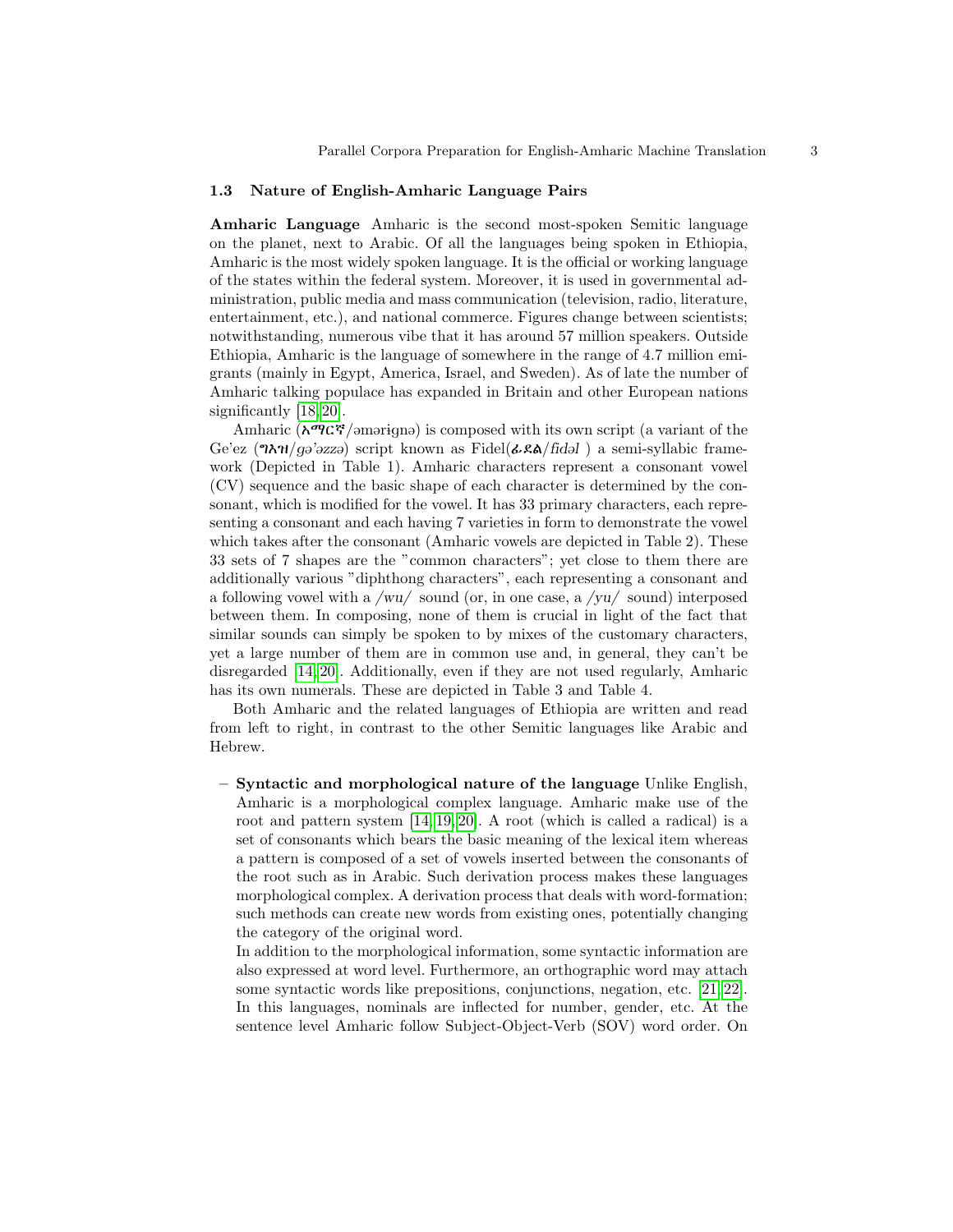|                                 | h  |     | h  | m                | S                     |    | r                 | S       | sh             | q              | b                   | v          | t. | сh        | h               | n          | $\tilde{\rm n}$ | ä             |
|---------------------------------|----|-----|----|------------------|-----------------------|----|-------------------|---------|----------------|----------------|---------------------|------------|----|-----------|-----------------|------------|-----------------|---------------|
| ε,<br>$\Theta$                  | I) | ለ   | ₼  | $\boldsymbol{a}$ | $\boldsymbol{\omega}$ |    | ረ                 | Ò       | ñ              | ቀ              | a                   | ñ          | ተ  | 干         | ኅ               | 5          | 7               | እ             |
| u                               | ゖ  | ሉ   | ሑ  | $QD^*$           | $\n  w$               |    | ሩ                 | ሱ       | ሹ              | ¢.             | $ n \tilde{n}$      |            | ቱ  | 弔         | ኍ               | ኡ          | 7.              | ኡ             |
| i                               | ı  | ሊ   | ₼  | ሚ                | Ч.                    |    | ሪ                 | ሲ       | ሺ              |                | ቂ $ \mathfrak{a} $  | π.         | ቲ  | æ         | ኂ               | ż.         | τ               | እ.            |
| $\overline{\ddot{\mathrm{a}}}$  | 4  | ላ   | ሓ  | ማ                | щ                     |    | ራ                 | ሳ       | ሻ              | ቃ              | $\Omega$            | ក          | ゕ  | ቻ         | B               | ና          | ኛ               | እ             |
| e                               | ч  | ሌ   | ₼  | ሚ                | щ                     |    | ሬ                 | ሴ       | ሼ              | ቄ              | n.                  | ħ          | ቴ  | 弔         | ኄ               | ኔ          | 7               | ኤ             |
| e                               | υ  | ል   | ሕ  | ም                | $\boldsymbol{\mu}$    |    | C.                | ስ       | 'n             | Þ              | $\vert \cdot \vert$ | -ñl        | ት  | ች         | ኅ               | 3          | ኝ               | λ             |
| e                               | ιľ | ሎ   | ሖ  | ሞ                | ሦ                     |    | C                 | Ò       | ሾ              | ቶ              | $\mathbf{0}$        | ក          | ቶ  | ች         | rÇ <sup>o</sup> | ኖ          | ኞ               | ኦ             |
|                                 |    |     |    |                  |                       |    |                   |         |                |                |                     |            |    |           |                 |            |                 |               |
|                                 | k  | kh  | W  | ä                | $\rm{Z}$              | zh | y                 | $\rm d$ | j              | g              |                     | $\th $     | ch | $ ph $ ts |                 | t s        | f               | p             |
|                                 | h  | 'n  | ወ  | o                | н                     | H  | p                 | ደ       | É              | 7              | ጠ                   |            | ጨ  | ጰ         | 8               | θ          | ፌ               | T             |
| u                               | h٠ | ኹ   | ዉ. | 0.               | H·                    | IЕ | g                 | ዱ       | ጁ              | <b>7.</b>      | ∣ ∕m∙l              |            | ጭ  | ጱ         | ጹ               | $\theta$ - | ፉ               | Ŧ             |
| $\mathbf{i}$                    | h. | 'n. | P. | L                | H.                    | НÇ | ዩ                 | ዳ       | $\overline{R}$ | ı              | ጢ                   |            | ጪ  | ጲ         | ጺ.              | L          | ፊ               | τ             |
| ä                               | h  | 'n  | ф  | ዓ                | н                     | મ  | $\mathcal{S}_{0}$ | .q      | ğ              | $\mathfrak{p}$ | ጣ                   |            | ጫ  | ጳ         | ጻ               | 9          | 4.              | $\mathcal{F}$ |
| е                               | h  | ኺ   | P  | ዔ                | $\mathbf{H}$          | чC | ዬ                 | ዴ       | $\vec{R}$      | Ղ              |                     | $\sqrt{n}$ | ሙ  | ጼ         | ጼ               | q          | ፌ               | τ             |
| $\varepsilon$ , $\partial$<br>е | ħ  | 'n  | ው  | Ò                | ๚                     | Ħ. | e                 | ድ       | ጅ              | ግ              | ጥ                   |            | ጭ  | ጵ         | ጽ               | À          | q.              | T             |

Table 1: A list of Amharic scripts.

Table 2: A list of Amharic vowels and their pronunciation.

|                      |                |                                     | Vowels IPA Translation English Approximation            |
|----------------------|----------------|-------------------------------------|---------------------------------------------------------|
| lአ                   |                | $ \varepsilon, \vartheta $ a (e,eh) | The "e" in set (sometimes a schwa)                      |
| ۱λ۰                  | $\mathbf{u}$   | $ u \rangle$ (ou, oo)               | The "oo" in foot or soon                                |
| $\overline{\lambda}$ |                | $i$ (ii, ee)                        | The "ea" in seat                                        |
| ⊼                    | ä              | a (ah)                              | The $"a"$ in bar                                        |
| $\overline{\lambda}$ | e              | $\vert$ e, é (ie, ié)               | Similar to "a" in Way except with no glide              |
| ∣እ                   |                | $\phi$ (i, ih)                      | The "e" in Roses                                        |
| ⊼                    | $\overline{O}$ |                                     | $\alpha$ (oh or au) The "oa" in Boat(or the au in maul) |

Table 3: A list of Gee'z/Amharic Numbers.

| <b>Arabic</b> $ 1 2 3 4 5 6 7 8 9$                                                                                                                                   |  |  |  |  |  |
|----------------------------------------------------------------------------------------------------------------------------------------------------------------------|--|--|--|--|--|
| $\boxed{\text{Ambaric} \, \mathbb{Z} \, \mathbb{E} \, \mathbb{E} \, \mathbb{E} \, \mathbb{E} \, \mathbb{E} \, \mathbb{E} \, \mathbb{E} \, \mathbb{E} \, \mathbb{E}}$ |  |  |  |  |  |

Table 4: A list of Gee'z/Amharic Numbers. Arabic  $|10|20|30|40|50|60|70|80|90|100$  $\boxed{\text{Ambaric} \mid \mathcal{I} \mid \mathcal{B} \mid \mathcal{G} \mid \mathcal{I} \mid \mathcal{B} \mid \mathcal{B} \mid \mathcal{B} \mid \mathcal{I} \mid \mathcal{I} \mid \mathcal{I}}$ 

| × |
|---|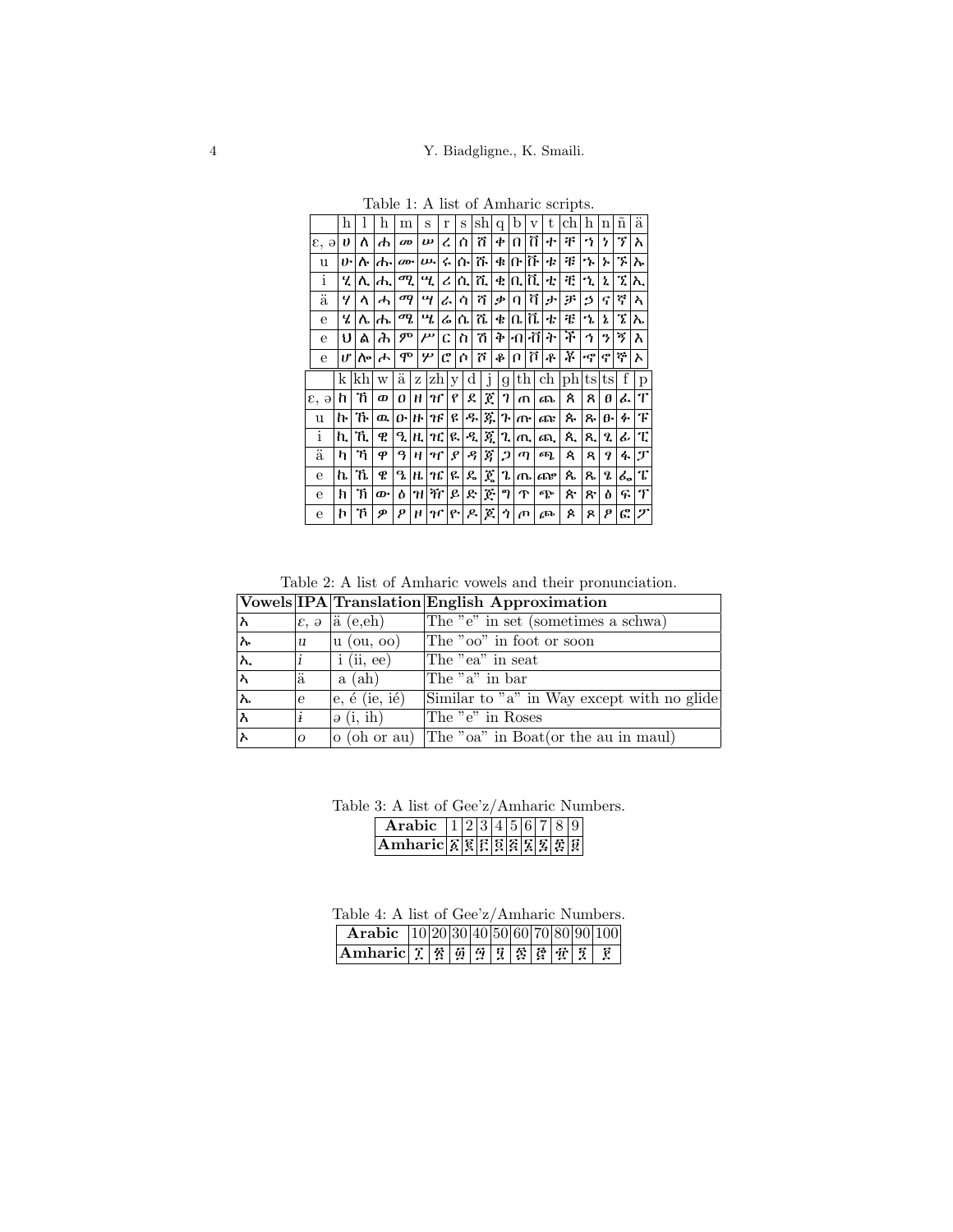the contrary, English language uses Subject-Verb-Object (SVO) word-order (Amharic morphology alteration, Amharic syntactic structure and English syntactic structure are depicted by Table 5, Table 6, and Table 7 respectively).

| Verb | Derived Words                                                                                                                                                                                                                                                                                                                                                                | <b>Gloss</b>                         | POS category |
|------|------------------------------------------------------------------------------------------------------------------------------------------------------------------------------------------------------------------------------------------------------------------------------------------------------------------------------------------------------------------------------|--------------------------------------|--------------|
|      | ቀዳሲ/ $k$ ədəsi/                                                                                                                                                                                                                                                                                                                                                              | Praise (male)                        | Adjective    |
|      | $\sqrt{P^2\left(\frac{P}{P}\right)^2 + P^2\left(\frac{P}{P}\right)^2}$                                                                                                                                                                                                                                                                                                       | $\sqrt{\text{Praises}(\text{they})}$ | Adjective    |
|      | ቀዳሲት / $\overline{k}$ ə $\overline{d}$ ə $\overline{s}$ it /                                                                                                                                                                                                                                                                                                                 | Praise (female)                      | Adjective    |
|      | $\sqrt{P^2 + 4\pi R^2 + 4\pi R^2}$ kədəsiyət/                                                                                                                                                                                                                                                                                                                                | <b>Praise</b> (they)                 | Adjective    |
|      | $\overline{R}$ + $\frac{1}{2}$ $\overline{R}$ $\overline{R}$ $\overline{R}$ $\overline{R}$ $\overline{R}$ $\overline{R}$ $\overline{R}$ $\overline{R}$ $\overline{R}$ $\overline{R}$ $\overline{R}$ $\overline{R}$ $\overline{R}$ $\overline{R}$ $\overline{R}$ $\overline{R}$ $\overline{R}$ $\overline{R}$ $\overline{R}$ $\overline{R}$ $\overline{R}$ $\overline{R}$ $\$ | Praising/thanks                      | Noun         |
|      | $\left  \frac{\partial \mathcal{L}}{\partial \phi} \right  = \frac{1}{2} \left  \frac{\partial \mathcal{L}}{\partial \phi} \right $ $\left  \frac{\partial \mathcal{L}}{\partial \phi} \right  = \frac{1}{2} \left  \frac{\partial \mathcal{L}}{\partial \phi} \right $                                                                                                      | The act of praising                  | Noun         |
|      | ቅድስት / kidisit /                                                                                                                                                                                                                                                                                                                                                             | Praised (female, singular) Adjective |              |
|      | ቅዱሳት / kidusət /                                                                                                                                                                                                                                                                                                                                                             | Praised (female, plural)             | Adjective    |
|      | ቅዱስ/ $kidus/$                                                                                                                                                                                                                                                                                                                                                                | Praised (male, singular)             | Adjective    |
|      | ቅዱሳን/ $k$ idusən/                                                                                                                                                                                                                                                                                                                                                            | Praised (male, plural)               | Adjective    |

Table 5: An example of Amharic morphology alteration.

Table 6: Amharic syntactic structure

| Subject  | <b>Object</b> | $ {\rm Verb} \>$                                                                 |
|----------|---------------|----------------------------------------------------------------------------------|
|          |               | $\lambda$ ትዮጵያ / itiyoppya/ $\lambda$ ፍሪካ / əfirika/ $\alpha$ ሰጥ ናት / wusitinət/ |
| Ethiopia | Africa        | is in                                                                            |

Table 7: English syntactic structure Subject Verb Object

| Ethiopia is in Africa |  |
|-----------------------|--|

## 2 Related works

Different attempts have been made to collect English-Amharic parallel corpus. Below we summarize the researches with most significance to our research. The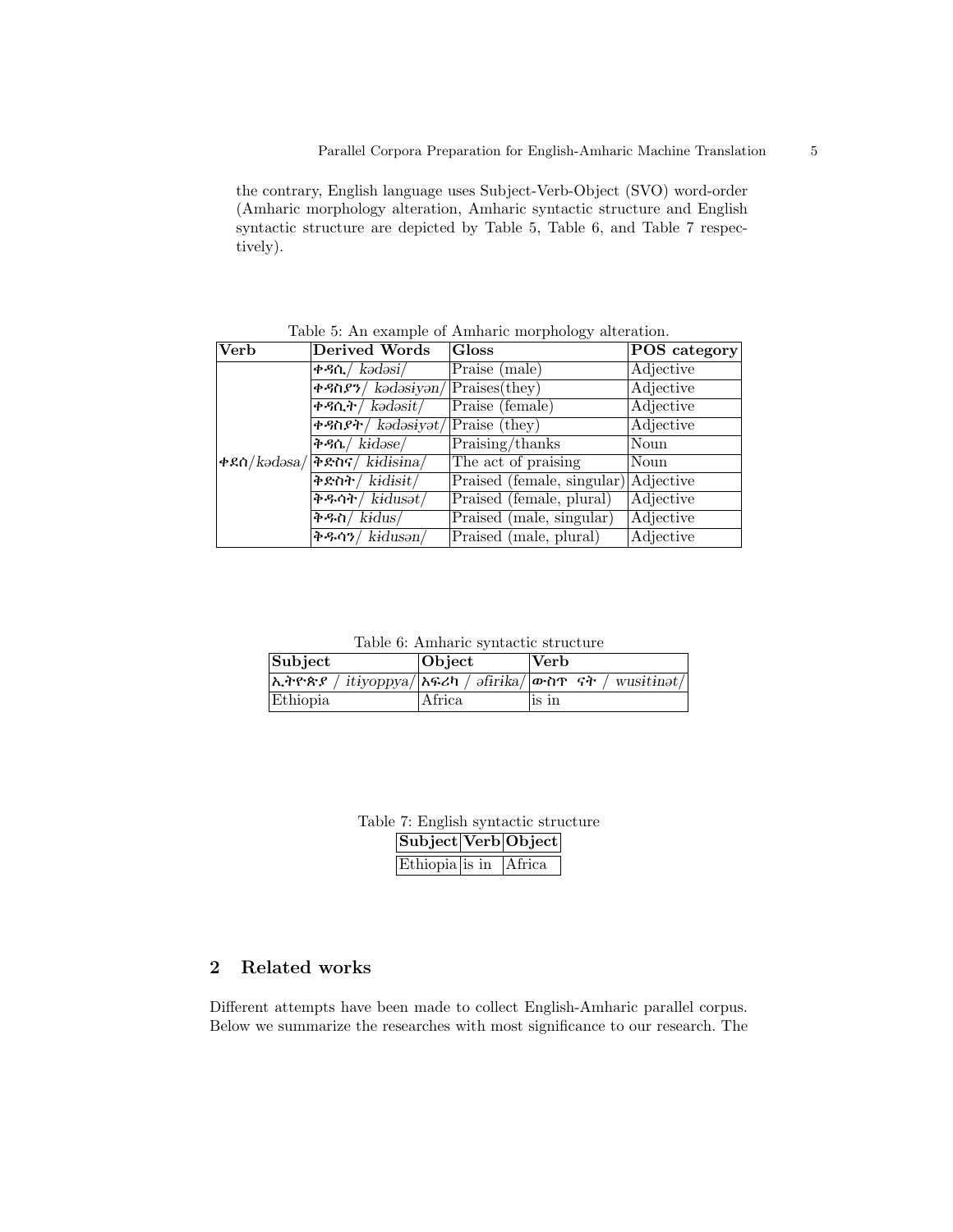most recent attempt to collect English-Amharic parallel corpus is done by Gezmu et al [23]. They have managed to collect 145,364 English-Amharic parallel sentences. The experimental results show that they achieved 20.2 and 26.6 in BLEU score by using Phrase Based Statistical Machine Translation (PBSMT) and NMT models respectively.

Abate et al. [8] collected the English Ethiopian Language (EEL) parallel corpus. They made an attempt to collect parallel corpus for seven major languages of Ethiopia. Amharic was one of them and totally, they collected 40,726 English-Amharic parallel sentences. The SMT approach applied to the collected corpus produced 13.31 BLEU score.

The low resource languages for emergent incidents (LORELEI-Amharic) was developed by the Linguistic Data Consortium and is comprised of a monolingual and parallel Amharic text [24]. It has 60,884 English-Amharic sentences.

As we can observe from the above paragraphs; the largest parallel corpora for English-Amharic language pairs is collected by Gezmu et al [8].

## 3 Parallel Corpora preparation for the language pairs

A corpus is a collection of linguistic data, either written texts or a transcription of recorded speech, which can be used as a starting-point of linguistic description or as a means of verifying hypotheses about a language [25]. Corpus is not any kind of text. It is a sample/collection of texts of a given language which should be representative with regards to the research hypothesis [26]. In this section we will discuss step by step the tasks we have accomplished to collect our bilingual parallel corpora. Work flow of this process is depicted in (Fig. 1).

#### 3.1 Selection of data sources

High quality parallel corpus is crucial for creating SMT or NMT systems [27]. Although high quality parallel corpora is largely available for official languages of the European Union, the United Nations and other organization. It is hard to find enough amount of open parallel corpus for languages like Amharic. So, the only option we have is to create this corpus by ourselves. To do that we should first identify domains with abundant amount of information in a text format. After identifying the domains we collected the raw digital texts from the internet. The collected text data fall under the religious, legal and news domains for which the Amharic text has the corresponding translation in English. Even if there is no shortage of data for English; these are the domains with huge amount of digital text data for Amharic language.

## 3.2 Collection of Crude Data

In this work, we used different tools and techniques to collect the parallel corpus. As the main tools HTTrack and Heritrix are utilized to crawl and archive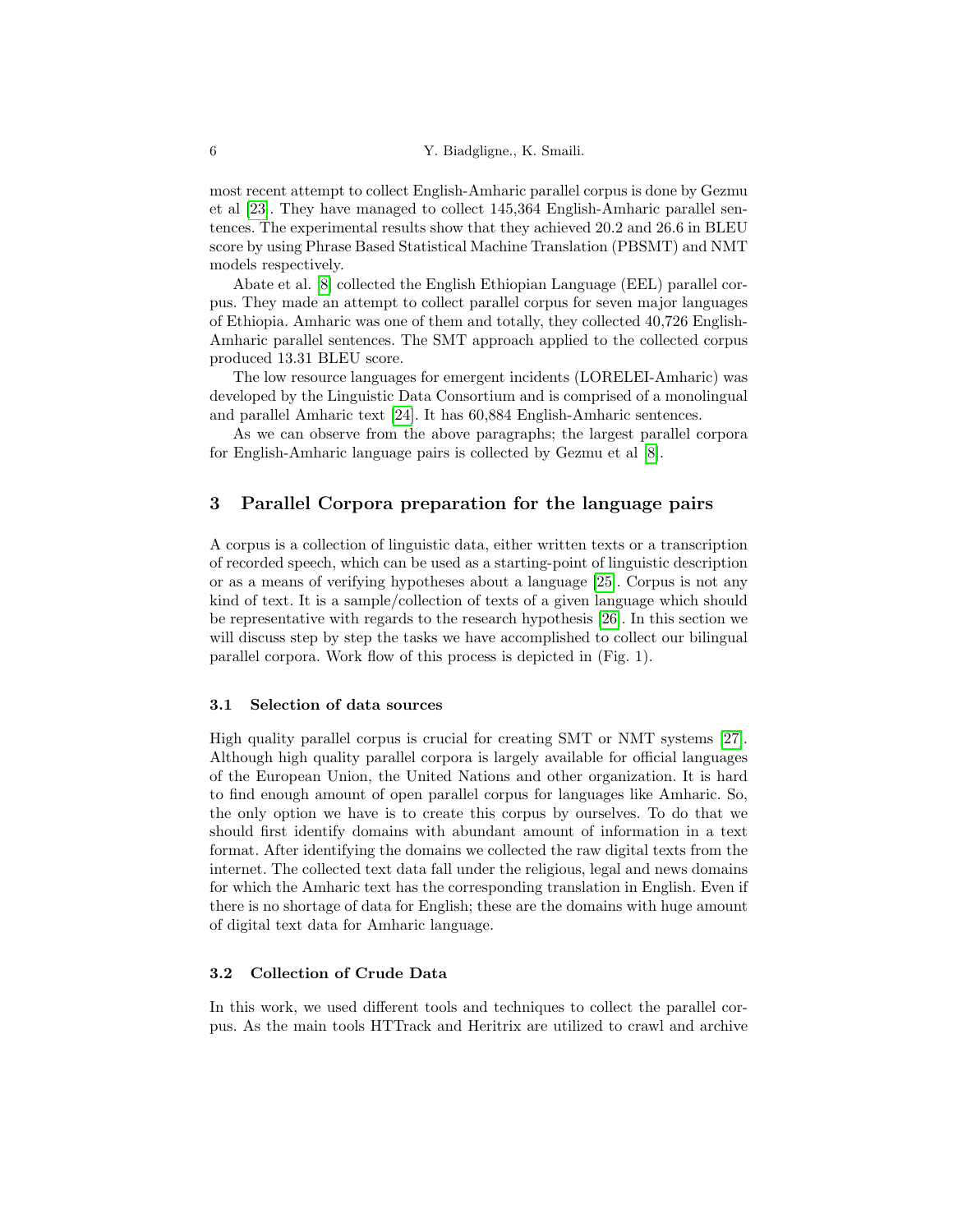

Parallel Corpora Preparation for English-Amharic Machine Translation 7

Fig. 1: Process of collecting parallel data.

different websites and news blogs [28,29]. Additionally, we downloaded a considerable amount of legal documents from different sources. Finally, we extracted the parallelly aligned text data from the collected raw data and merged them into a single UTF-8 file for each language. Still now we have collected a total of 225,304 sentences for each language. Table 8 show detailed information about our corpus.

The total corpus consists of 2,814,888 and 4,068,831 tokens (words) for Amharic and English languages respectively. These figures reveals an interesting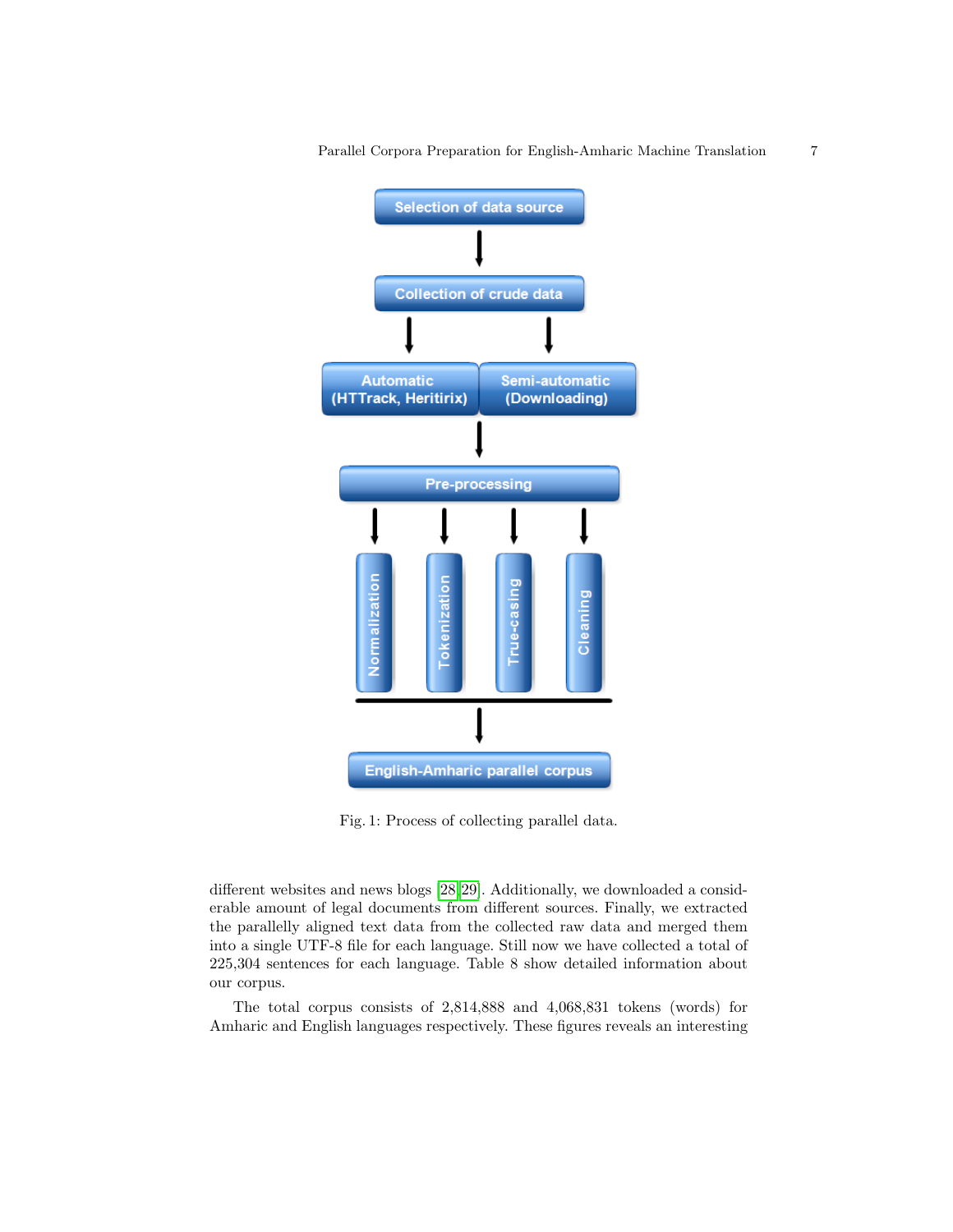8 Y. Biadgligne., K. Smaili.

|                  | Domain Number of sentences |
|------------------|----------------------------|
| Religion 194,023 |                            |
| Law              | 14,515                     |
| News             | 16,766                     |
| Total            | $\vert 225, 304 \vert$     |

Table 8: Detailed information about the parallel corpus

fact. In our corpus English uses approximately 1.44 words to express an idea which is written in Amharic with one word.

### 3.3 Data pre-processing

Data pre-processing is an important and basic step in preparing parallel corpora. Since the collected parallel data have different formats, punctuation marks and other unimportant contents, it is very difficult and time-consuming to prepare usable corpus from it. As part of the pre-processing, unnecessary links, numbers, symbols and foreign texts in each language have been removed. Additionally, character normalization, sentence tokenization, sentence level alignment, truecasing and cleaning are performed [17].

- Character normalization there are characters in Amharic that have similar roles and are redundant. To avoid words with same meaning from being taken as different words we replaced these set of characters with similar function into a single most frequently used character. For Example:  $\boldsymbol{v}$ ,  $\boldsymbol{\phi}$ ,  $\boldsymbol{\gamma}$  have similar sound and usage in Amharic. They are used to represent sound  $/h\omega$ . Similarly,  $\boldsymbol{\nu}$  and  $\boldsymbol{\alpha}$  are used to represent the sound /sə/. So, we removed these characters and substitute them by  $\upsilon$  and  $\alpha$  respectively. Additionally, numerals from Amharic  $(\mathbf{\Sigma}, \mathbf{\overline{g}}, \mathbf{\overline{g}}, \dots, \mathbf{\overline{g}})$  to Arabic  $(1, 2, 3 \dots 9)$  have been changed.
- Tokenization Tokenization or segmentation is a wide concept that covers simple processes such as separating punctuation from words, or more sophisticated processes such as applying morphological treatments. Separating punctuation and splitting tokens into words or sub-words has proven to be helpful to reduce vocabulary and increase the number of examples of each word, improving the translation quality for certain languages [30]. Tokenization is more challenging when dealing with languages with no separator between words. But this is not the case in this work. Inherently both languages use a word level tokenization. The main task done in this stage was separating words from punctuation marks.
- True-Casing we perform this task in order to insure the proper capitalization of every sentence in the corpora. To achieve this we used the Moses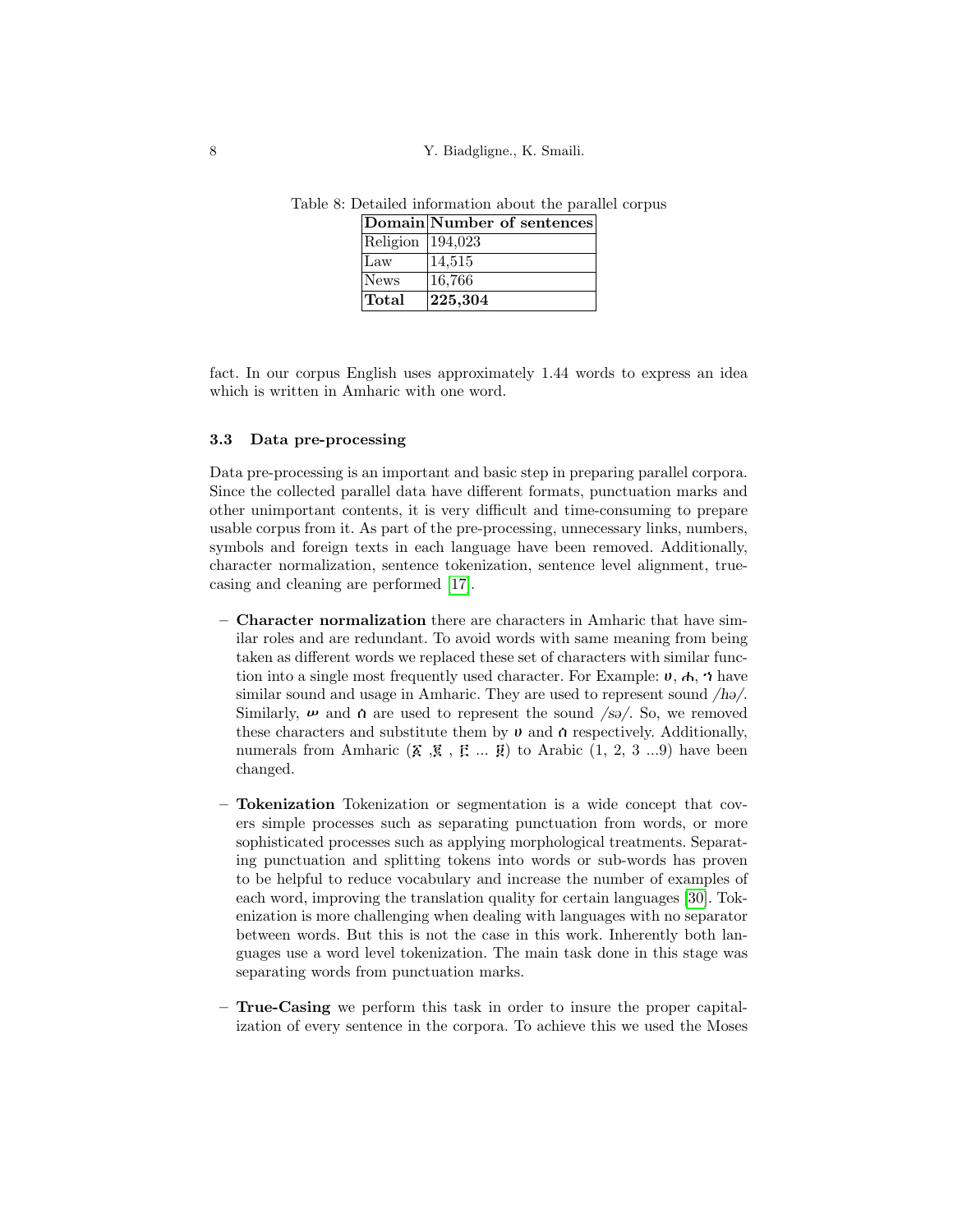built-in truecaser script. This pre-processing is done only for English Language. Because, grammatically every English sentence should start with an uppercase letter but this is not the case for Amharic. Means, there is not uppercase and lowercase letters in Amharic character map [31].

– Cleaning this step is performed to remove empty lines; to avoid redundant space between characters and words; and to cut and discard very long sentences on the parallel corpus simultaneously [32]. At this stage we only consider sentences with 80 words long at most. After performing this task the total number of sentences are reduced to 218,365 sentences from the collected 225,304 Sentences.

## 4 Experiments and Results

#### 4.1 Experimental Setup

We present two different methods for translation. We used Moses and OpenNMT to train different MT systems. Statistical and neural network based models respectively.

 $-$  **SMT** experimental setup creating SMT systems involves two main steps. Creating the language model and training the translation system. A statistical language model is a probability distribution over sequences of words and assigns a probability to every string in the language [33]. Our language model is built with the target language Amharic. We used KenLm to create a 3-gram language model. Totally, 225,304 sentences are utilized for this purpose. After our language model is created the next step was training the translation system. This process enables the model to grasp the relationship between English and Amharic. The model was trained with our pre-processed and cleaned parallel corpus (with 218,365 parallel sentences). As part of the training; word alignment (using GIZA++), phrase extraction and scoring are done. Additionally lexical reordering tables were also created. Then we binarised the model for quick loading at testing stage. Mathematically, the translation model is depicted by equation  $(1)$  and  $(2)$  where a indicates the Amharic language and e, the English one. Before testing our translation model it should be tuned on other unseen data set. This process enable us to modify the training parameters. These parameters come with default values. However the parameters should be adjusted for each new corpus. In order to tune our translation model we used a distinct small amount of parallel corpus with size of 3121 sentences. This corpus is tokenized and true-cased before it was used.

$$
P(a|e) = \frac{P(e|a)P(a)}{P(e)}\tag{1}
$$

$$
\hat{a} = \underset{a}{\operatorname{argmax}} P(a|e) = P(e|a)P(a) \tag{2}
$$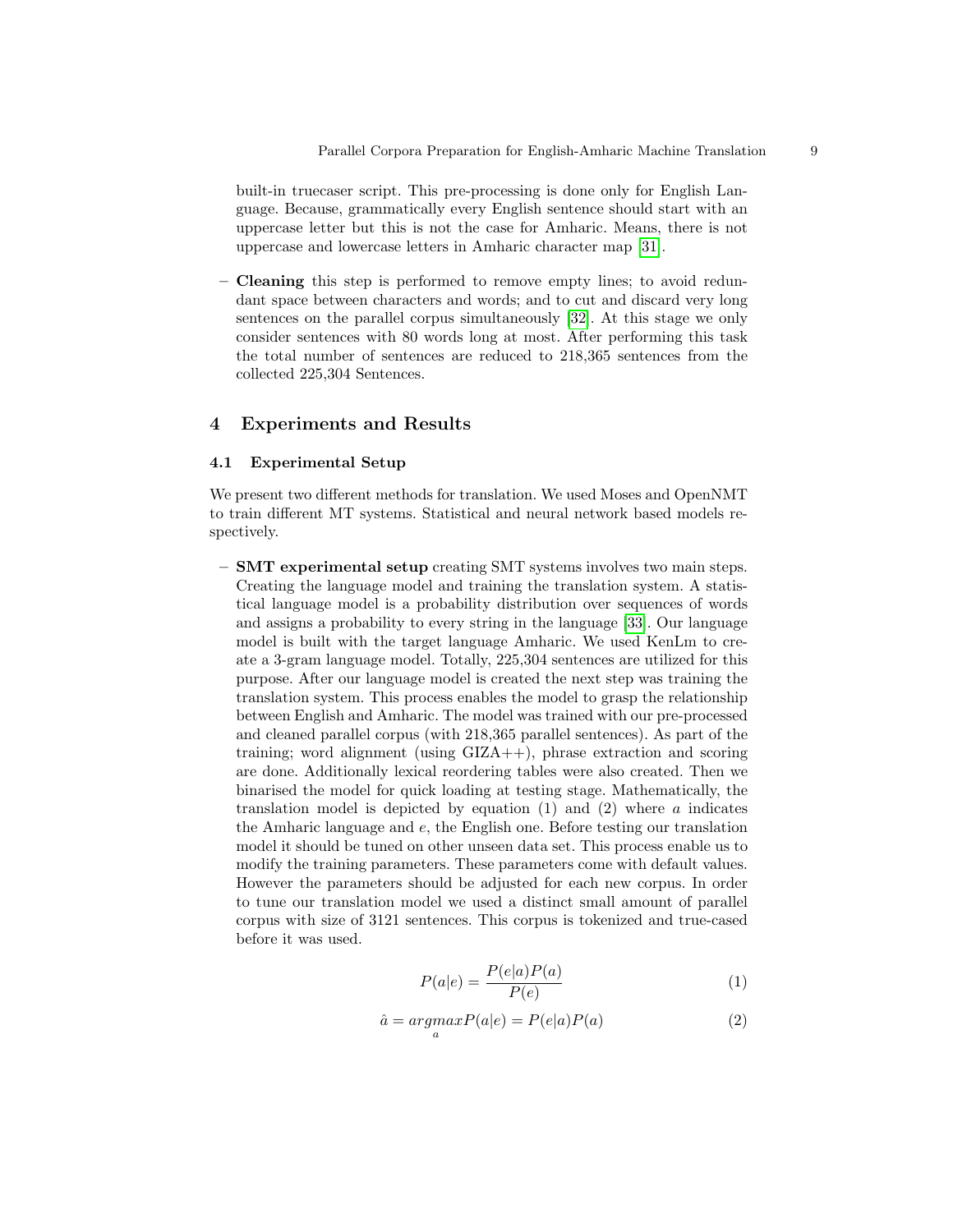Testing is the final stage of our SMT experiment. At this stage we measure how fluent our translation model is. For this purpose we used a distinct corpus of size 2500 sentences. This test set corpus was tokenized and true-cased before it was used. Since our goal is to translate from English to Amharic; we tested our translation model by providing the source language testing corpus (the English sentences). Finally, our translation model translates this English sentences to an Amharic version.

– NMT experimental setup for the sake of this experiment we used Open-NMT: Neural Machine Translation Toolkit [35]. The corpus was split as for the SMT experiment into three parts training, validation and testing sets. Then we perform Byte Pair Encoding(BPE). BPE enables NMT model translation on open-vocabulary by encoding rare and unknown words as sequences of sub-word units. This is based on an intuition that various word classes are translatable via smaller units than words. The next step is preprocessing; actually it computes the vocabularies given the most frequent tokens, filters too long sentences, and assigns an index to each token. Training the main and time consuming task in this experiment. To train our NMT model we used Recurrent Neural Networks(RNN) with attention mechanisms. Because, attention mechanism has been shown to produce state-of-the-art results in machine translation and other natural language processing tasks. The attention mechanism takes two sentences, turns them into a matrix where the words of one sentence form the columns, and the words of another sentence form the rows, and then it makes matches, identifying relevant context [36]. This is very useful in machine translation. While we train our RNN model it takes approximately eight and half hours on a GPU equipped device. The detailed parameters of the RNN model are depicted in Table 9.

| Parameters              | <b>Values</b> |
|-------------------------|---------------|
| Hidden units            | 512           |
| Layers                  | 6             |
| Word vec size           | 512           |
| Train steps             | 20000         |
| Batch size              | 4096          |
| Label smoothing $[0.1]$ |               |

Table 9: Parameters and values of RNN model

### 4.2 Experimental Results

With this experiment, we created SMT and NMT models for English-Amharic translation. These two languages are different in nature. It means, they are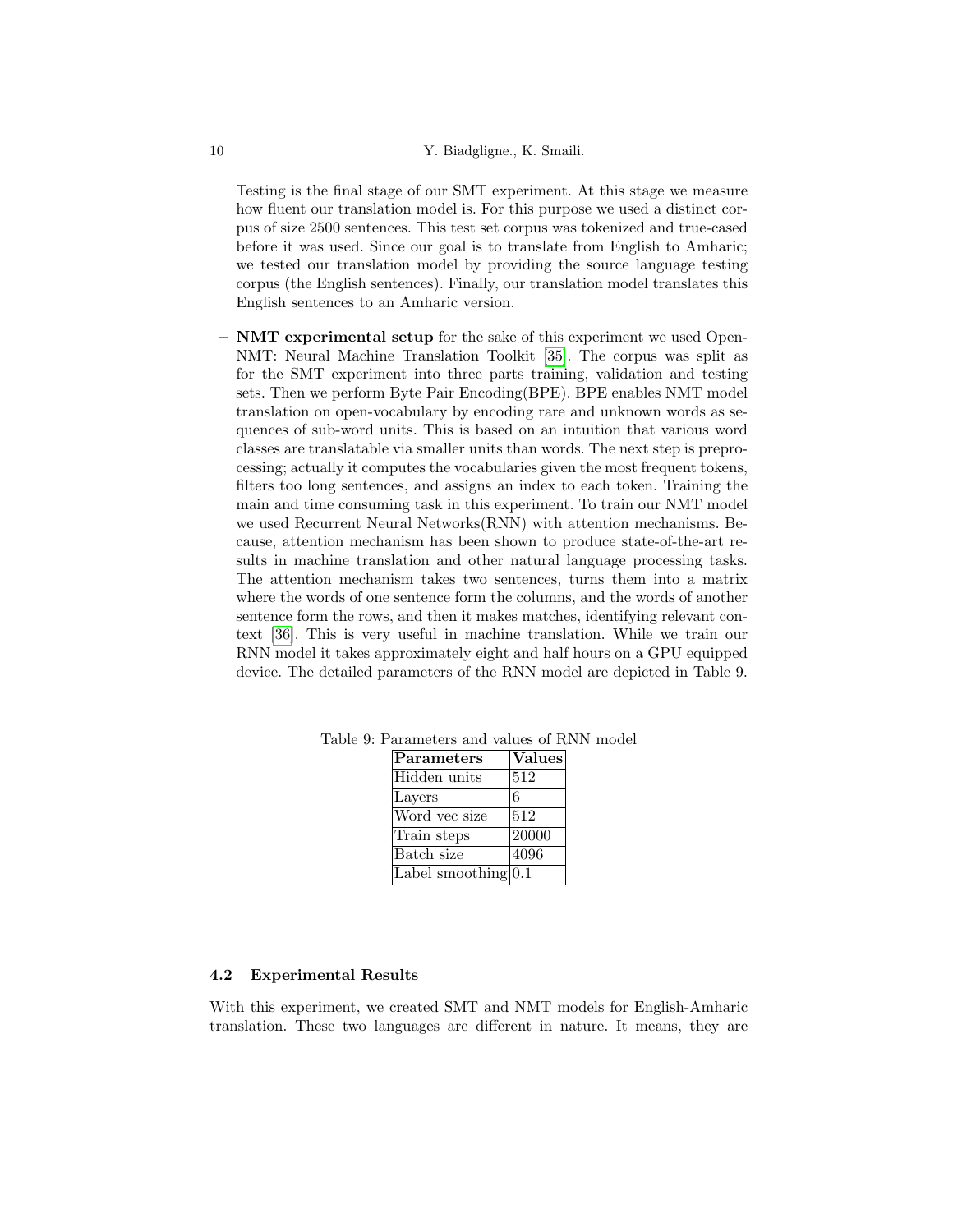different in language family, scripts, morphology and syntax. Nonetheless, we build and evaluate our SMT and NMT translation models for the language pairs. We used the BLEU metric to evaluate the performance of our models. The BLEU metric is an algorithm for evaluating the quality of machine translated texts from a source text with reference translations of that text, using weighted averages of the resulting matches. Accordingly, the obtained results are described in Table 10.

Authors Year Sentences Model used BLEU Gezmu et al.  $|2021|$  145,364 PBSMT — NMT  $|20.2 - 26.6|$ Abate et al. |2018| 40,726 | SMT | 13.31 Strassel et al.  $|2016|$  60,884  $|$  N/A N/A Our work  $|2021|$   $225,304$  | SMT — NMT  $|26.47 - 32.44$ 

Table 10: Comparison of our work with other similar works.

Therefore, from Table 10 we can observe that our NMT model shows better translation accuracy than that of the SMT system. The translation accuracy is increased by 22.55%. According to [37] the BLEU score of our NMT model fall between 30 and 40 (actually it is 32.44); which means that the NMT translated texts are understandable to good translations when they are compared with the source texts.

Different attempts have been made to create English-Amharic parallel corpus. Along with that some SMT and NMT experiments are also conducted. For example, Abate et al. [8] collected 40,726 parallel sentences and their SMT model BLEU score was 13.31. Additionally, Ambaye and Yared [38] performed the same (SMT) experiment by using their own corpus and registered 18.74 in a BLEU metrics.

On the other hand even if they are very limited in number, some NMT experiments are also done for the language pairs. Most recently, Gezmu et al. [23] used NMT models and produced 26.6 BLEU score. In [39], the authors collected English-Amharic parallel corpus and conducted NMT experiment on it. As indicated in their research paper the BLEU score ranges between 10 and 12 for different size corpus. Over all by comparing our experiment with the aforementioned attempts, we can say that our research shows an advancement in corpus size and BLEU score for both SMT and NMT.

### 4.3 Conclusion

MT needs a quite large amount of parallel data. But most of the researches conducted for Amharic language uses small amount of parallel sentences. Their magnitude is measured in terms of thousands and tens of thousands sentences. This is due to the difficulties of finding abundant amount of translated digital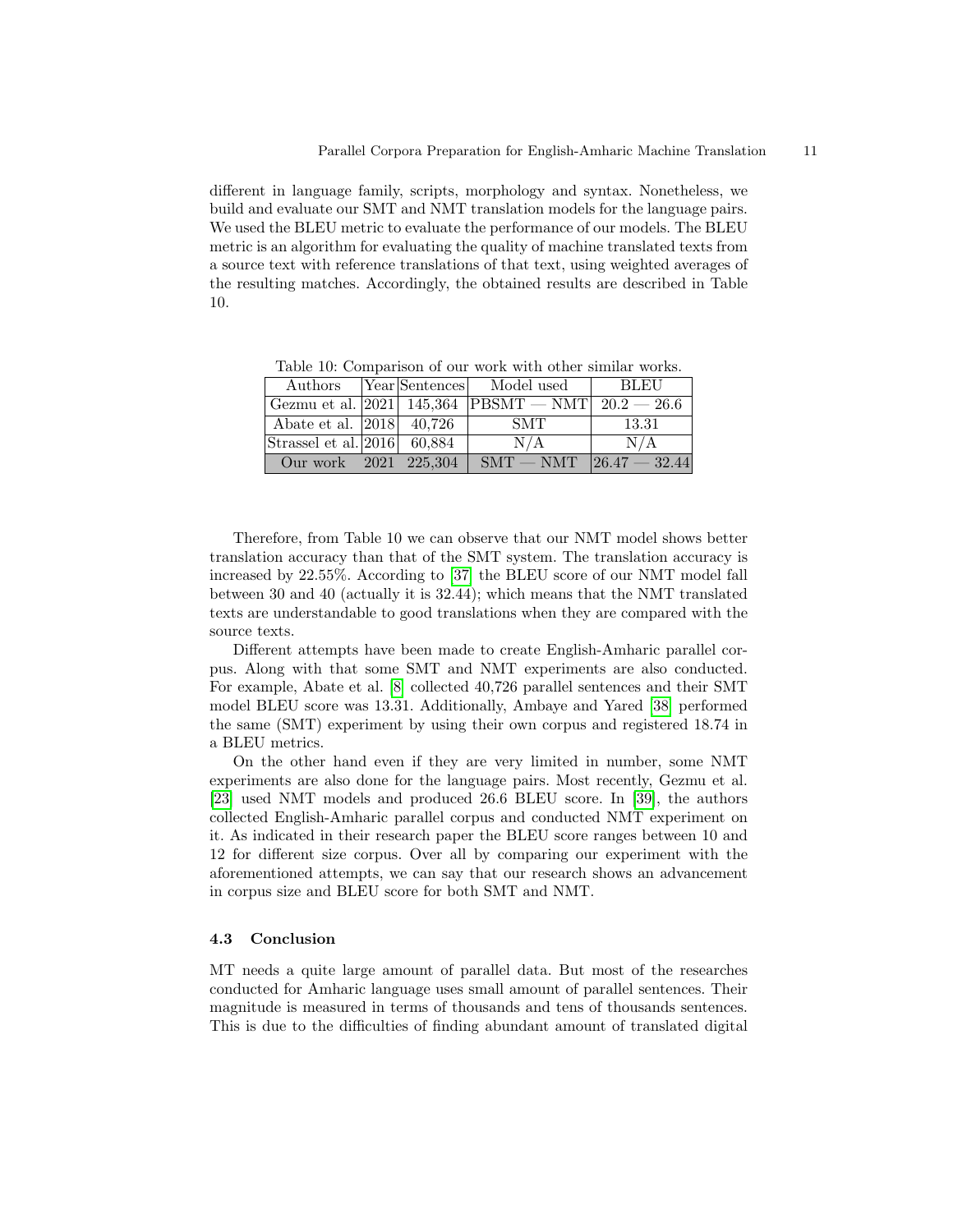texts from English version. In addition to the size the quality of the available translated documents are not good (can not be directly used for MT purpose). The main objective of this study was to alleviate the aforementioned problem. That is to collect a sizable amount of clean parallel corpus for English-Amharic language pairs. After a prolonged effort, so far we have manged to collect 225,304 parallel and clean sentences. In order to make sure that this parallel corpus is usable for MT or not, we conducted two different experiments. The Results obtained by the two models (SMT and NMT) are promising and our created corpus could be used as a good benchmark corpus which will be proposed for free for the community. Generally, according to the BLEU score interpretation and the results registered by the two models; we can conclude that the prepared parallel corpus is usable for MT researches.

## References

- 1. Slocum, J.: A survey of machine translation: Its history, current status and future prospects. Computational linguistics 11(1), 1–17 (1985)
- 2. Antony, P. J.: Machine translation approaches and survey for Indian languages. International Journal of Computational Linguistics and Chinese Language Processing. 18(1), (March 2013)
- 3. Hutchins, J: Latest developments in machine translation technology: beginning a new era in MT research. In: Proceedings MT Summit IV.: International cooperation for global communication, pp. 11–34. (1993)
- 4. Ashraf, Neeha, Manzoor A.: Machine translation techniques and their comparative study. International Journal of Computer Applications 125(7), 25–31 (2015)
- 5. Lambert, Patrik, Rafael E., Núria C.: Exploiting lexical information and discriminative alignment training in statistical machine translation. Diss. Ph. D. thesis, Universitat Politecnica de Catalunya. Spain (2008)
- 6. Poibeau, T: Machine translation. MIT Pres . (2017)
- 7. Antony, P. J., and K. P. Soman.: Computational morphology and natural language parsing for Indian languages: a literature survey. International Journal of Scientific and Engineering Research 3, (2012)
- 8. Abate, Solomon T., et al: Parallel Corpora for bi-Directional Statistical Machine Translation for Seven Ethiopian Language Pairs. In: Proceedings of the First Workshop on Linguistic Resources for Natural Language Processing. (2018)
- 9. Antony, P. J., and K. P. Soman.: Computational morphology and natural language parsing for Indian languages: a literature survey. International Journal of Scientific and Engineering Research 3, (2012)
- 10. Ben Romdhane, A. and Jamoussi, S. and Ben Hamadou, A. and Smaili, K.: Phrase-Based Language Model in Statistical Machine Translation. International Journal of Computational Linguistics and Applications. Alexander Gelbukh, Dec. (2016) 3, (2012)
- 11. [https://www.grandviewresearch.com/press-release/](https://www.grandviewresearch.com/press-release/global-machine-translation-market) [global-machine-translation-market](https://www.grandviewresearch.com/press-release/global-machine-translation-market). Last accessed June 03 2021.
- 12. Gebreegziabher, M., Besacier, L.: English-Amharic Statistical Machine Translation. (2012)
- 13. Teshome, E.: Bidirectional English-Amharic machine translation: An experiment using constrained corpus. Master's thesis . Addis Ababa University. (2013)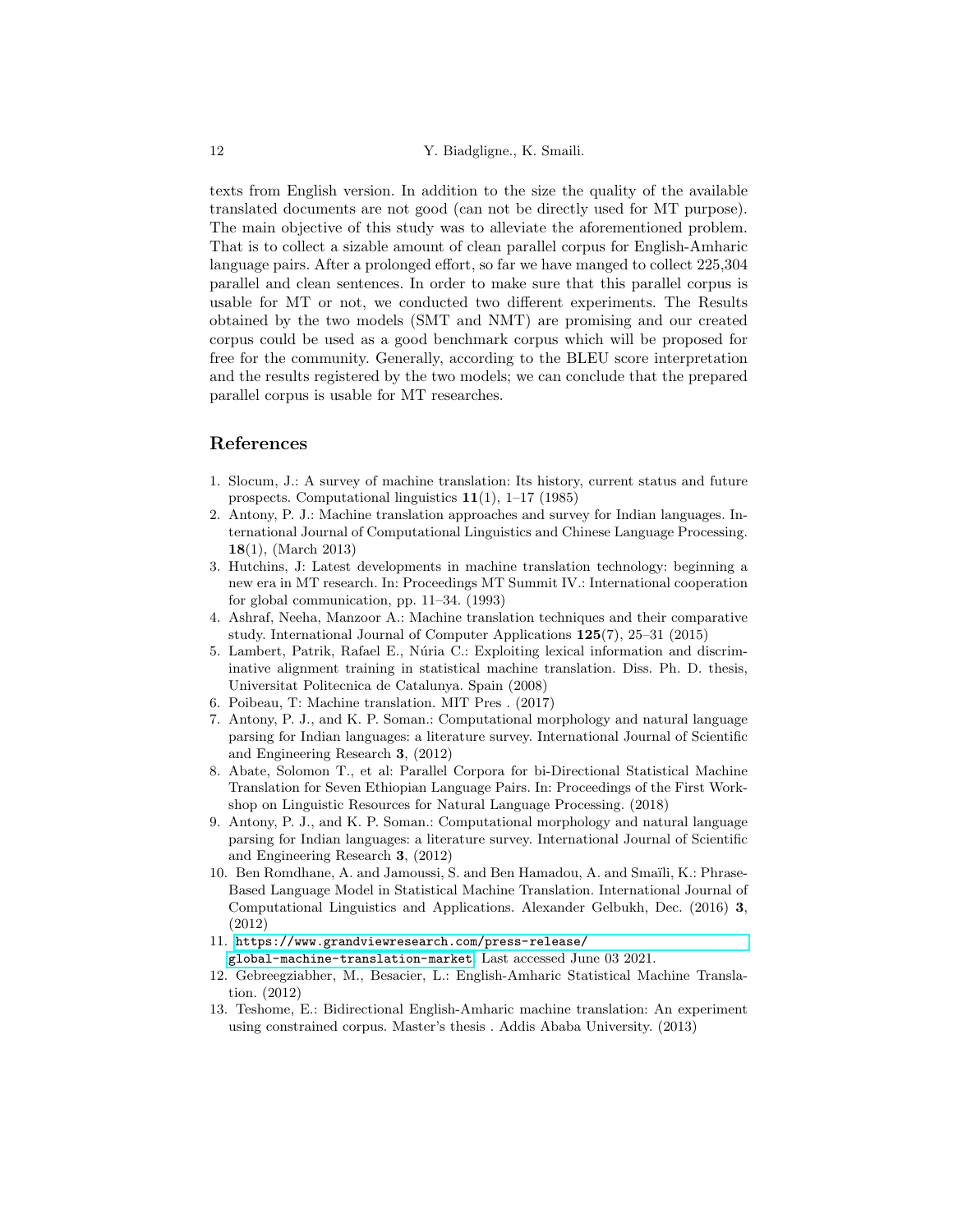- 14. Teferra A., Grover H.: Essentials of Amharic. Rüdiger Köppe, Verlag, Köln. (2007)
- 15. Daba, J.: Bi-directional English-Afaan oromo machine translation using hybrid approach. Master's thesis . Addis Ababa University. (2013)
- 16. Saba, A., Sisay F.: Machine Translation for Amharic: Where we are. In: proceedings of LREC, pp. 47–50.(2006)
- 17. Rauf, S., Holger, S.: Parallel sentence generation from comparable corpora for improved SMT. Machine translation  $25(4)$ , 341–375 (2011)
- 18. Abiodun, S., Asemahagn A.: Language policy, ideologies, power and the Ethiopian media. Communicatio  $41(1)$ , 71–89. Routledge (2015). <https://doi.org/10.1080/02500167.2015.1018288>
- 19. Leslau, W.: Reference Grammar of Amharic. Wiesbaden: Otto Harrassowitz.
- 20. Yimam, B.: Root Reductions and Extensions in Amharic. Ethiopian Journal of Language and Literature 9, 56–88. (1999)
- 21. Gasser, M.: A Dependency Grammar for Amharic. Workshop on Language Resource and Human Language Technologies for Semitic Languages. (2010)
- 22. Gasser, M.: HornMorpho: a system for morphological processing of Amharic, Oromo, and Tigrinya. Conference on HUman Language Technology for Development. Alexandria, Egypt. (2011)
- 23. Mekonnen Gezmu, A.,  $NA_{\text{Trbberger}}^1$ , A., Bayu Bati, T. (2021). Extended Parallel Corpus for Amharic-English Machine Translation. arXiv e-prints, arXiv-2104.
- 24. Strassel, Stephanie and Jennifer T. 2016. LORELEI Language Packs:Data, Tools, and Resources for Technology Development in Low Resource Languages. In Tenth International Conference on Language Resources and Evaluation, pages 3273-3280.
- 25. John S.: Corpus Concordance Collection. OUP.
- 26. Crystal, D.: An Encyclopedic Dictionary of Language and Languages. Oxford: Blackwell. (1992)
- 27. Dogru, G., Martín-Mor A., Aguilar-Amat, A. : Parallel Corpora Preparation for Machine Translation of Low-Resource Languages:Turkish to English Cardiology Corpora. (2018)
- 28. HTTrack Website Copier Homepage, <https://www.httrack.com/page/2/>. Last accessed 10 Oct 2020
- 29. Heritrix Home Page, <http://crawler.archive.org/index.html>. Last accessed 15 Sepetember 2020
- 30. Palmer, David D.: Tokenisation and sentence segmentation. Handbook of natural language processing. pp.11–35.(2000)
- 31. Lita, L. V, Ittycheriah, A., Roukos, S., Kambhatla, N.: tRuEcasIng. In: Proceedings of the 41st Annual Meeting of the Association for Computational Linguistics, pp. 152—159. Sapporo, Japan (2003)
- 32. Achraf, O., Mohamed J.: Designing High Accuracy Statistical Machine Translation for Sign Language Using Parallel Corpus—Case study English and American Sign Language. Journal of Information Technology Research  $12(2)$ ,  $(2019)$
- 33. Goyal, V., Gurpreet S.: Advances in machine translation systems. Language In India. pp. 138–150 9(11) (2009)
- 34. Daniel J., James H. M..: Speech and Language Processing. Handbook of natural language processing. Draft of October 2, (2019)
- 35. Klein, G., Kim, Y., Deng, Y., Senellart, J., Rush, A.: OpenNMT: Open-Source Toolkit for Neural Machine Translation. In: Proceedings of ACL, System Demonstrations. Association for Computational Linguistics. Vancouver, Canada. (2017)
- 36. Young, T., Hazarika, D., Poria, S., Cambria, E.: Recent trends in deep learning based natural language processing. ieee Computational intelligenCe magazine, 13(3), 55-75. (2018).